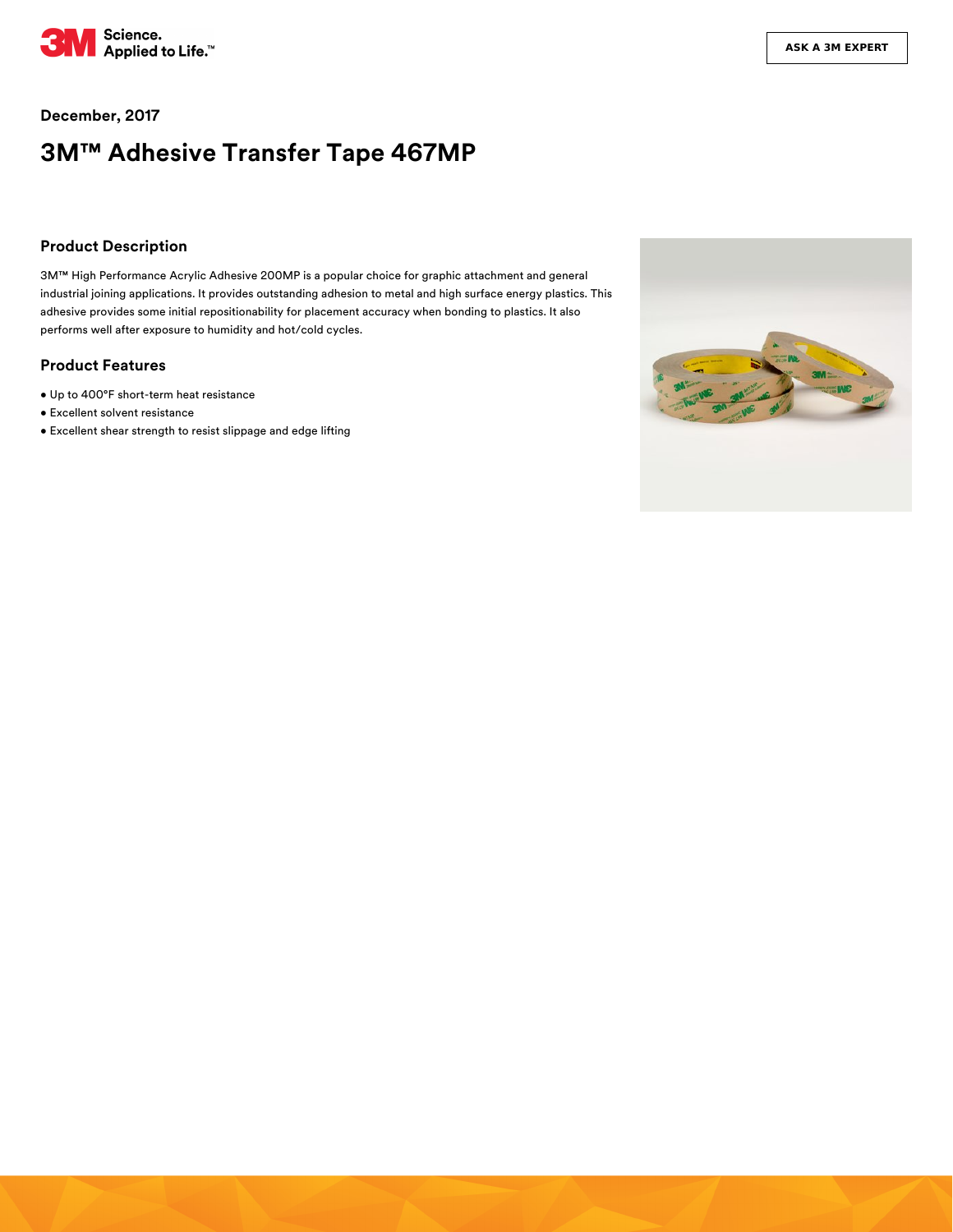# 3M™ Adhesive Transfer Tape 467MP

### **Technical Information Note**

The following technical information and data should be considered representative or typical only and should not be used for specification purposes.

# **Typical Physical Properties**

| <b>Property</b>           | <b>Values</b>                    |           | <b>Notes</b>                                                                                                                                                                                                                                                       |
|---------------------------|----------------------------------|-----------|--------------------------------------------------------------------------------------------------------------------------------------------------------------------------------------------------------------------------------------------------------------------|
| <b>Adhesive Thickness</b> | $0.06$ mm                        | $2.3$ mil | The thickness listed is based on a calculation<br>from manufacturing controlled adhesive coat<br>weights using a density of 1.012 g/cc. While<br>past data pages have listed nominal<br>thicknesses, the coat weight (and theoretical<br>caliper) has not changed. |
| Liner Material            | 58# Polycoated Kraft Paper (PCK) |           |                                                                                                                                                                                                                                                                    |
| <b>Liner Thickness</b>    | $0.11 \text{ mm}$                | $4.2$ mil |                                                                                                                                                                                                                                                                    |
| Liner Color               | Tan                              |           |                                                                                                                                                                                                                                                                    |

# **Typical Performance Characteristics**

| 90° Peel Adhesion |           | <b>Dwell/Cure Time</b>   | <b>Substrate</b>         |
|-------------------|-----------|--------------------------|--------------------------|
| $5.4$ N/cm        | 49 oz/in  | 15 min $\pm$ 5 min       | <b>Stainless Steel</b>   |
| 10 N/cm           | 92 oz/in  | 72 hr @ Room Temperature | <b>Stainless Steel</b>   |
| 16.7 N/cm         | 153 oz/in | 72 hr @ 158°F(70°C)      | <b>Stainless Steel</b>   |
| 7 N/cm            | 64 oz/in  | 72 hr @ Room Temperature | Aluminum                 |
| $2.4$ N/cm        | 22 oz/in  | 72 hr @ Room Temperature | <b>ABS</b>               |
| 7 N/cm            | 64 oz/in  | 72 hr @ Room Temperature | Acrylic (PMMA)           |
| 9.9 N/cm          | 90 oz/in  | 72 hr @ Room Temperature | Glass                    |
| $4.4$ N/cm        | 40 oz/in  | 72 hr @ Room Temperature | Polyvinyl chloride (PVC) |
| 7.8 N/cm          | 71 oz/in  | 72 hr @ Room Temperature | Polycarbonate (PC)       |

Property: 90° Peel Adhesion Method: ASTM D3330 Backing: Aluminum Foil

| <b>Static Shear</b> | <b>Test Condition</b>          |
|---------------------|--------------------------------|
| $10000+$ min        | 1000 g load @ Room Temperature |
| $10000+$ min        | 1000 g load @ 70°C (158°F)     |
| $10000+$ min        | 1000 g load @ 93°C (200°F)     |
| $10000+$ min        | 500 g load @ 177°C (350°F)     |

**Table continued on next page**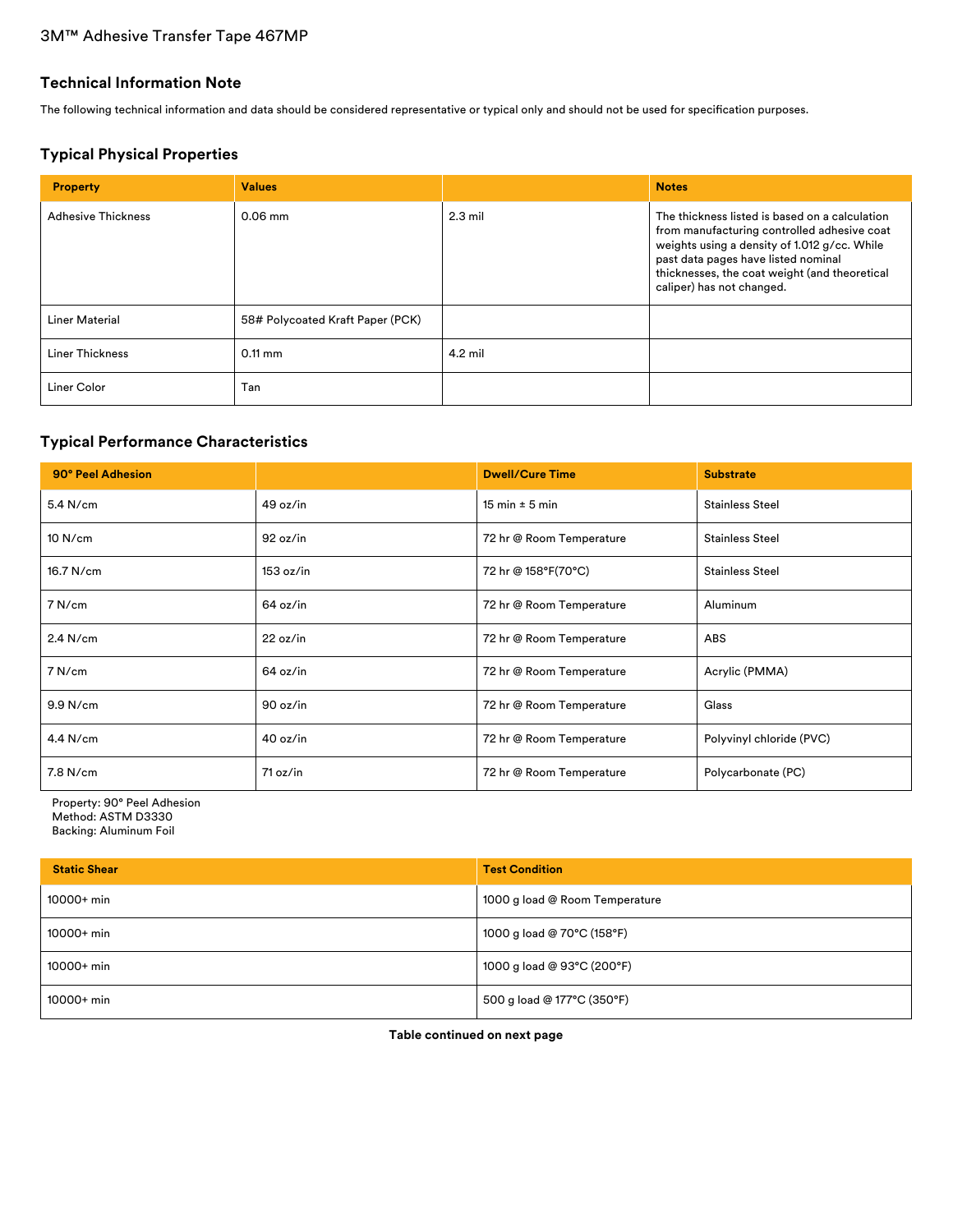# 3M™ Adhesive Transfer Tape 467MP

# **Typical Performance Characteristics (continued)**

| <b>Static Shear</b> | <b>Test Condition</b>        |
|---------------------|------------------------------|
| 2284 min            | 400 g load @ 232°C (450°F)   |
| 10000+ min          | $200$ g load @ 232°C (450°F) |

Property: Static Shear

notes: 1in x 1in size; test terminated after 10,000 minutes

| <b>Adhesion Retention after Immersion and Exposure</b> |           | <b>Environmental Condition</b>                                                                                                     |
|--------------------------------------------------------|-----------|------------------------------------------------------------------------------------------------------------------------------------|
| 9.5 N/cm                                               | 87 oz/in  | Control adhesion value                                                                                                             |
| 7.9 N/cm                                               | 72 oz/in  | Gasoline - 1 hour Room Tempterature immersion                                                                                      |
| 7.7 N/cm                                               | 70 oz/in  | MEK - 1 hour Room Tempterature immersion                                                                                           |
| 7.7 N/cm                                               | 70 oz/in  | Weak Acid - 4 hour Room Tempterature immersion                                                                                     |
| 7.2 N/cm                                               | 66 oz/in  | Weak Base - 4 hour Room Tempterature immersion                                                                                     |
| 13.9 N/cm                                              | 127 oz/in | Oil (10W30) - 72 hour, 120°F (49°C) immersion                                                                                      |
| 9.5 N/cm                                               | 87 oz/in  | Water - 100 hours, Room Tempterature                                                                                               |
| 9.5 N/cm                                               | 87 oz/in  | Salt Water (5%) - 72 hours, Room Tempterature                                                                                      |
| 11.9 N/cm                                              | 109 oz/in | Warm/Humid $-7$ days, 90°F (32°C) and 90%<br>relative humidity                                                                     |
| 11.4 N/cm                                              | 104 oz/in | UV Conditions - ASTM G-154 Cycle 1, for 2000<br>hours                                                                              |
| 12.3 N/cm                                              | 112 oz/in | Temperature Cycling:<br>4 Hours at 158°F (70°C)<br>4 Hours at -20°F (-29°C)<br>16 Hours at Room Tempterature<br>Repeat three times |

Property: Adhesion Retention after Immersion and Exposure

Dwell/Cure Time: 24 hr @ Room Temperature

Substrate: Stainless Steel

Backing: Aluminum Foil

notes: 90° peel, 12 ipm; 2 mil foil backing. Adhesion values above 80 oz/1" is considered to be a permanent bond.

| <b>Property</b>                        | <b>Values</b> |            | <b>Method</b>             | <b>Substrate</b>   | <b>Notes</b>          | <b>Dwell/Cure</b><br><b>Time</b> | <b>Backing</b>   |
|----------------------------------------|---------------|------------|---------------------------|--------------------|-----------------------|----------------------------------|------------------|
| Tensile<br>Lap Shear<br>- Peak<br>Load | 164 lb        |            | ASTM<br>D <sub>1002</sub> | #6061<br>Aluminum  | $0.5$ in <sup>2</sup> |                                  |                  |
| 180° Peel<br>Adhesion                  | 8.4 N/cm      | $77$ oz/in | ASTM<br>D3330             | Stainless<br>Steel |                       | 72 hr @<br>Room<br>Temperature   | Aluminum<br>Foil |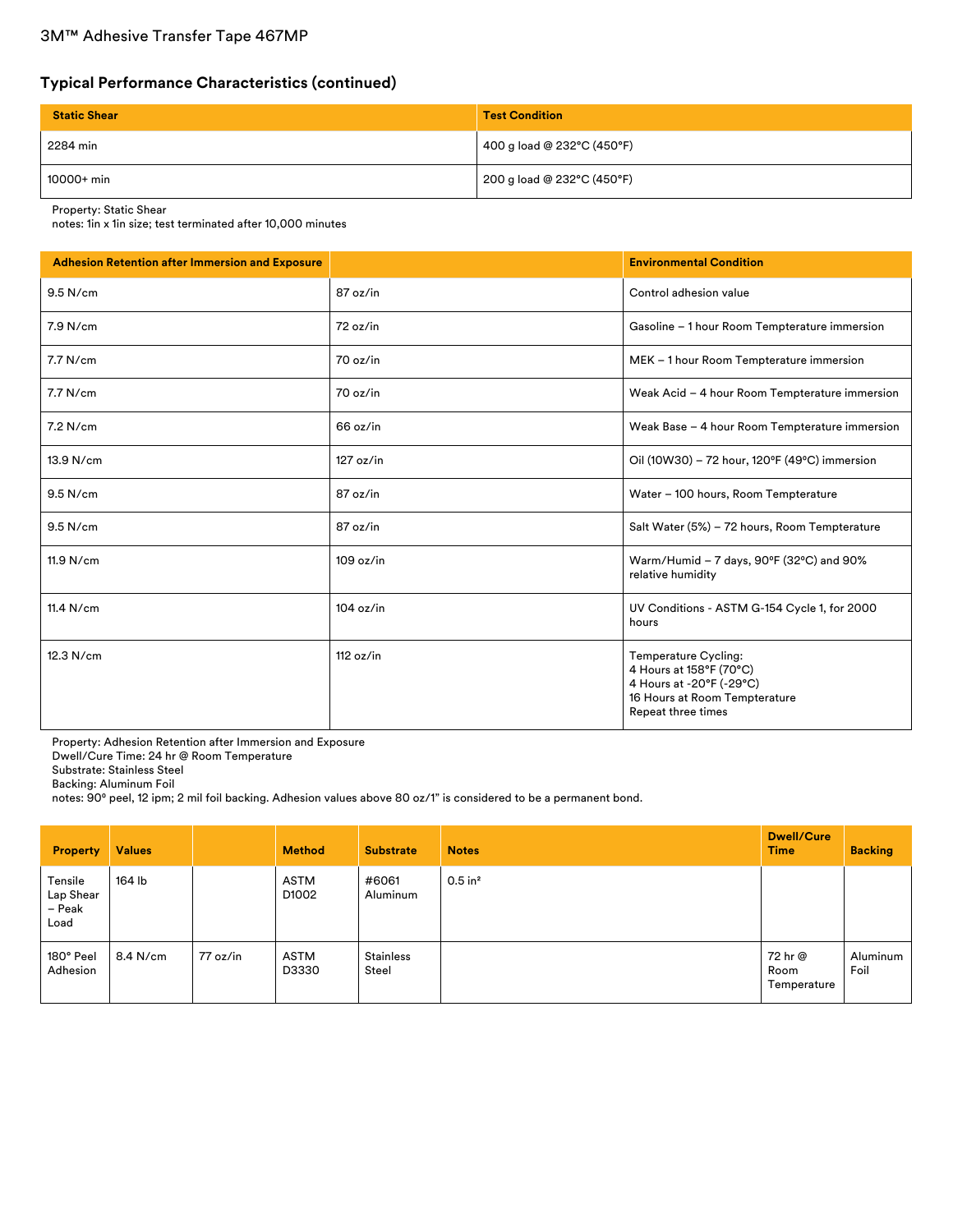### **Electrical and Thermal Properties**

| <b>Property</b>                        | <b>Values</b>                  |                                                  | <b>Method</b> | <b>Test Condition</b>            | <b>Notes</b>                |
|----------------------------------------|--------------------------------|--------------------------------------------------|---------------|----------------------------------|-----------------------------|
| Breakdown<br>Voltage                   | 1760 V                         |                                                  |               |                                  |                             |
| Insulation<br>Resistance               | $>2.5 \times 10^{16}$ $\Omega$ |                                                  | Mil-I-46058C  | test voltage = 100<br><b>VDC</b> |                             |
| Dielectric<br>Constant                 | 2.72                           |                                                  | ASTM D150     | 1 KHz, Room<br>Temperature       |                             |
| Dissipation<br>Factor                  | 0.017                          |                                                  |               |                                  |                             |
| Dielectric<br>Strength                 | 690 V/mil                      |                                                  | ASTM D149     | 500 vac, rms[60<br>hz/sec]       |                             |
| Thermal<br>Conductivity                | 0.18 W/m/K                     | 1.21 (btu-in)/(h-ft <sup>2</sup> -<br>$\circ$ F) | ASTM C518     | 109°F(43°C)                      | results listed are at 109°F |
| Coefficient of<br>Thermal<br>Expansion | 618 ppm/°C                     |                                                  |               |                                  |                             |

### **Environmental Performance**

Humidity Resistance - High humidity has a minimal effect on adhesive performance. Bond strength shows no significant reduction after exposure for 7 days at 90°F (32°C) and 90% relative humidity.

UV Resistance – When properly applied, nameplates and decorative trim parts are not adversely affected by outdoor exposure.

Water Resistance – Immersion in water has no appreciable effect on the bond strength. After 100 hours at room temperature, the high bond strength is maintained.

Temperature Cycling Resistance – High bond strength is maintained after cycling four times through:

4 hours at 158°F (70°C)

4 hours at -20°F (-29°C)

4 hours at 73°F (22°C)

Chemical Resistance – When properly applied, nameplate and decorative trim parts will hold securely after exposure to numerous chemicals including oil, mild acids and alkalis.

Bond Build-up: The bond strength of 3M™ High Performance Acrylic Adhesive 200MP increases as a function of time and temperature

Temperature/Heat Resistance: 3M™ High Performance Acrylic Adhesive 200MP is usable for short periods (minutes, hours) at temperatures up to400°F (204°C) and for intermittent longer periods (days, weeks) up to 300°F (149°C).

Lower Temperature Service Limit: The glass transition temperature for 3M™ High Performance Acrylic Adhesive 200MP is -31°F (-35°C). Many applications survive below this temperature (factors affecting successful applications include: materials being bonded, dwell at RT before cold exposure, and stress below the TG [i.e. expansion/contraction stresses, impact]). Optimum conditions are: bonding high surface energy materials, longer time at RT before cold exposure, and little or no stress below the TG. The lowest service temperature is -40°F (-40°C).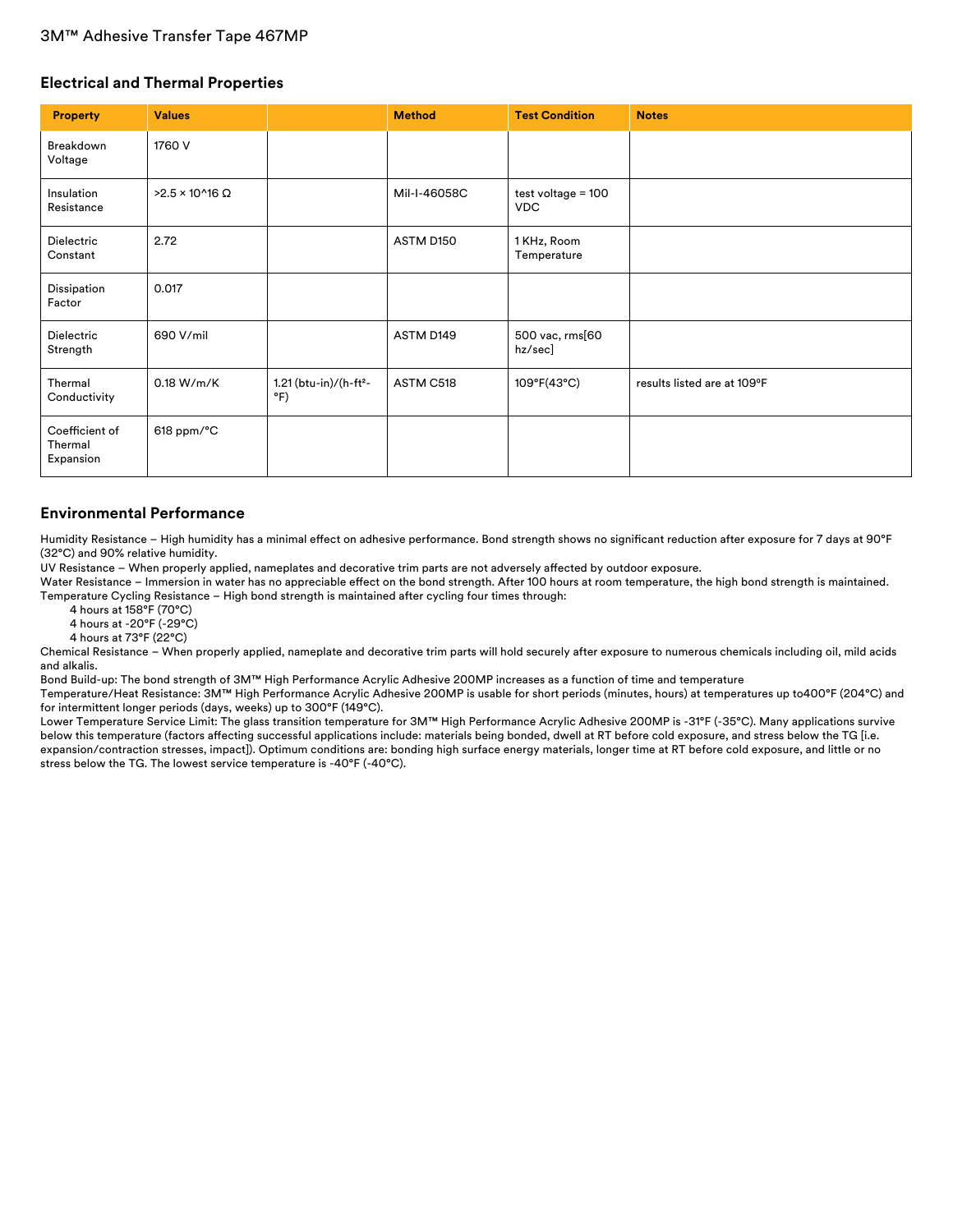# **Handling/Application Information**

### **Application Ideas**

- Long term bonding of graphic nameplates and overlays ("subsurface" printed polycarbonate or polyester) to metal and high surface energy plastics in the aerospace, medical and industrial equipment, automotive, appliance and electronics markets.
- Bonding metal nameplates and rating plates in the aerospace, medical and industrial equipment, automotive, appliance and electronics markets.
- Bonding graphic overlays for membrane switches and for bonding the complete switch to the equipment surface.
- High speed processing of parts in the medical, telecommunications and electronics markets (medical components, durable labels, and flexible circuits).
- Lamination to industrial foams for rotary die-cutting of small gaskets for industrial and electronics markets.

# **Application Techniques**

For maximum bond strength (during installation of the final part) the surface should be thoroughly cleaned and dried. Typical cleaning solvents are heptane (for oily surfaces) or isopropyl alcohol for plastics. Use reagent grade solvents since common household materials like rubbing alcohol frequently contain oils to minimize the drying affect on skin and can interfere with the performance of a pressure-sensitive adhesive.

\*Note: Carefully read and follow the manufacturer's precautions and directions for use when working with solvents. These cleaning recommendations may not be in compliance with the rules of certain air quality management districts in California; consult applicable rules before use.

It is necessary to provide pressure during lamination (1.5-20 pli recommended) and during final part installation (10-15 psi) to allow the adhesive to come into direct contact with the substrate. Using a hard edged plastic tool, which is the full width of the laminated part, helps to provide the necessary pressure at the point of lamination. Heat can increase bond strength when bonding to metal parts (generally this same increase is observed at room temperature over longer times, weeks). For plastic parts, the bond strength is not enhanced with the addition of heat.

The ideal adhesive application temperature range is 60°F (15.6°C) to 100°F (38°C). Application is not recommended if the surface temperature is below 50°F (10°C) because the adhesive becomes too firm to adhere readily. Once properly applied, at the recommended application temperature, low temperature holding is generally satisfactory (please refer to section VII of the Typical Physical Properties and Performance Characteristics).

When bonding a thin, smooth, flexible material to a smooth surface, it is generally acceptable to use 2 mils of 3M™ Adhesive 200MP. If a texture is visible on one or both surfaces, the 5 mil 3M adhesive 200MP would be suggested. If both materials are rigid, it may be necessary to use a thicker adhesive to successfully bond the components. 3M™ VHB™ Acrylic Foam Tapes may be required (please refer to the data page 70-0709-3830-6).

To apply adhesives in a wide web format, lamination equipment is required to ensure acceptable quality. To learn more about working with pressure-sensitive adhesives please refer to technical bulletin, Lamination Techniques for Converters of Laminating Adhesives (70-0704-1430-8). For additional dispenser information, contact your local 3M sales representative, or the toll free 3M sales assistance number at 1-800-362-3550.

# **Storage and Shelf Life**

It is suggested that products are stored at room temperature conditions of 70°F (21°C) and 50% relative humidity. If stored properly, product retains its performance and properties for 24 months from date of manufacture.

### **Trademarks**

3M is a trademark of 3M Company.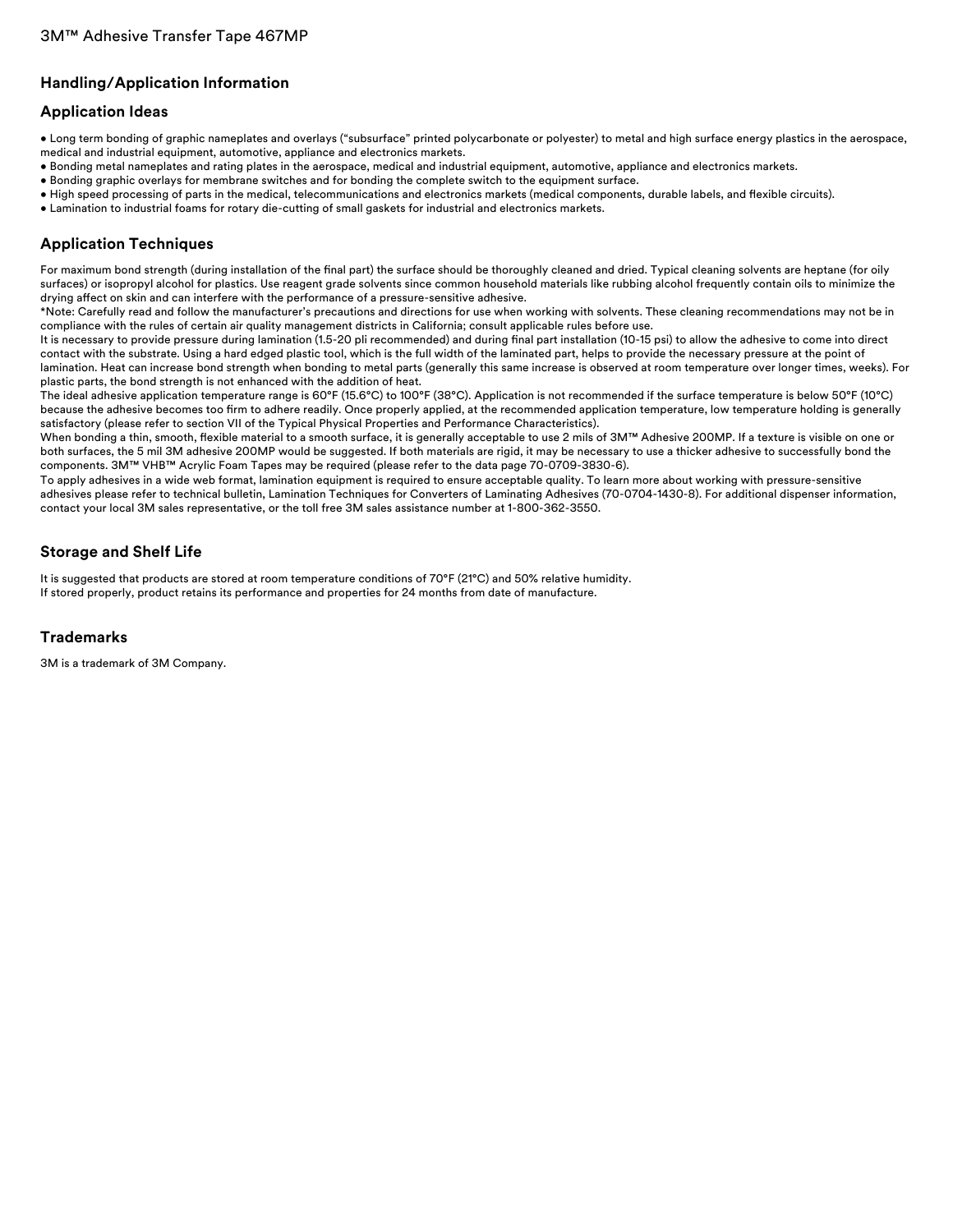# 3M™ Adhesive Transfer Tape 467MP

### **Family Group**

|                         | <b>467MP</b>                        | <b>468MP</b>                        | <b>467MPF</b>        | <b>468MPF</b>        |
|-------------------------|-------------------------------------|-------------------------------------|----------------------|----------------------|
| Adhesive Thickness (mm) | 0.06                                | 0.13                                | 0.06                 | 0.13                 |
| <b>Liner Material</b>   | 58# Polycoated Kraft Paper<br>(PCK) | 58# Polycoated Kraft Paper<br>(PCK) | Polyester Film (PET) | Polyester Film (PET) |
| Liner Thickness (mm)    | 0.11                                | 0.11                                | 0.05                 | 0.05                 |
| Liner Color             | Tan                                 | Tan                                 | Clear                | Clear                |

### **References**

1. Safety Data Sheet

Url: [https://www.3m.com/3M/en\\_US/company-us/SDS-search/results/?gsaAction=msdsSRA&msdsLocale=en\\_US&co=ptn&q=467MP](https://www.3m.com/3M/en_US/company-us/SDS-search/results/?gsaAction=msdsSRA&msdsLocale=en_US&co=ptn&q=467MP)

### **ISO Statement**

This Industrial Adhesives and Tapes Division product was manufactured under a 3M quality system registered to ISO 9001 standards.

### **Recognition/Certification**

TSCA: This product is defined as an article under the Toxic Substances Control Act and therefore, it is exempt from inventory listing requirements MSDS: 3M has not prepared a MSDS for this product which is not subjected to the MSDS requirements of the Occupational Safety and Health Administration's Hazard Communication Standard, 29 C.F.R.1910.1200(b)(6)(v). When used under reasonable conditions or in accordance with the 3M directions for use, this product should not present a health and safety hazard. However, use or processing of the product in a manner not in accordance with the directions for use may affect its performance and present potential health and safety hazards. UL: These products have been recognized by Underwriters Laboratories, Inc. under Standard UL 969, Marking and Labeling Systems Materials Component. For more information on the UL Certification, please visit the website at http://www.3M.com/converter, select UL Recognized Materials, then select the specific product area. Military: Meets MIL-P-19834 Note: One of 3M's core values is to respect our social and physical environment. 3M is committed to comply with ever-changing, global, regulatory and consumer environmental, health, and safety (EHS) requirements. As a service to our customers, 3M is providing information on the regulatory status of many 3M products. Further regulation information including that for OSHA, USCPSI, FDA, California Proposition 65, READY and RoHS, can be found at 3M.com/regs.

### **Technical Information**

The technical information and other statements contained in this document are based upon tests or experience that 3M believes are reliable, but the accuracy or completeness of such information is not guaranteed. It has been prepared from testing that was performed using standard test methods, and tested equipment that is calibrated in compliance to ISO9001 and operated by trained professionals in controlled environments. The data should be considered representative or typical only and should not be used for specification purposes. 3M reserves the right to make changes to the design, construction and technical data of products without prior warning.

### **Product Selection and Use**

Many factors beyond 3M's control and uniquely within user's knowledge and control can affect the use and performance of a 3M product in a particular application. As a result, customer is solely responsible for evaluating the product and determining whether it is appropriate and suitable for customer's application, including conducting a workplace hazard assessment and reviewing all applicable regulations and standards (e.g., OSHA, ANSI, etc.). Failure to properly evaluate, select, and use a 3M product and appropriate safety products, or to meet all applicable safety regulations, may result in injury, sickness, death, and/or harm to property.